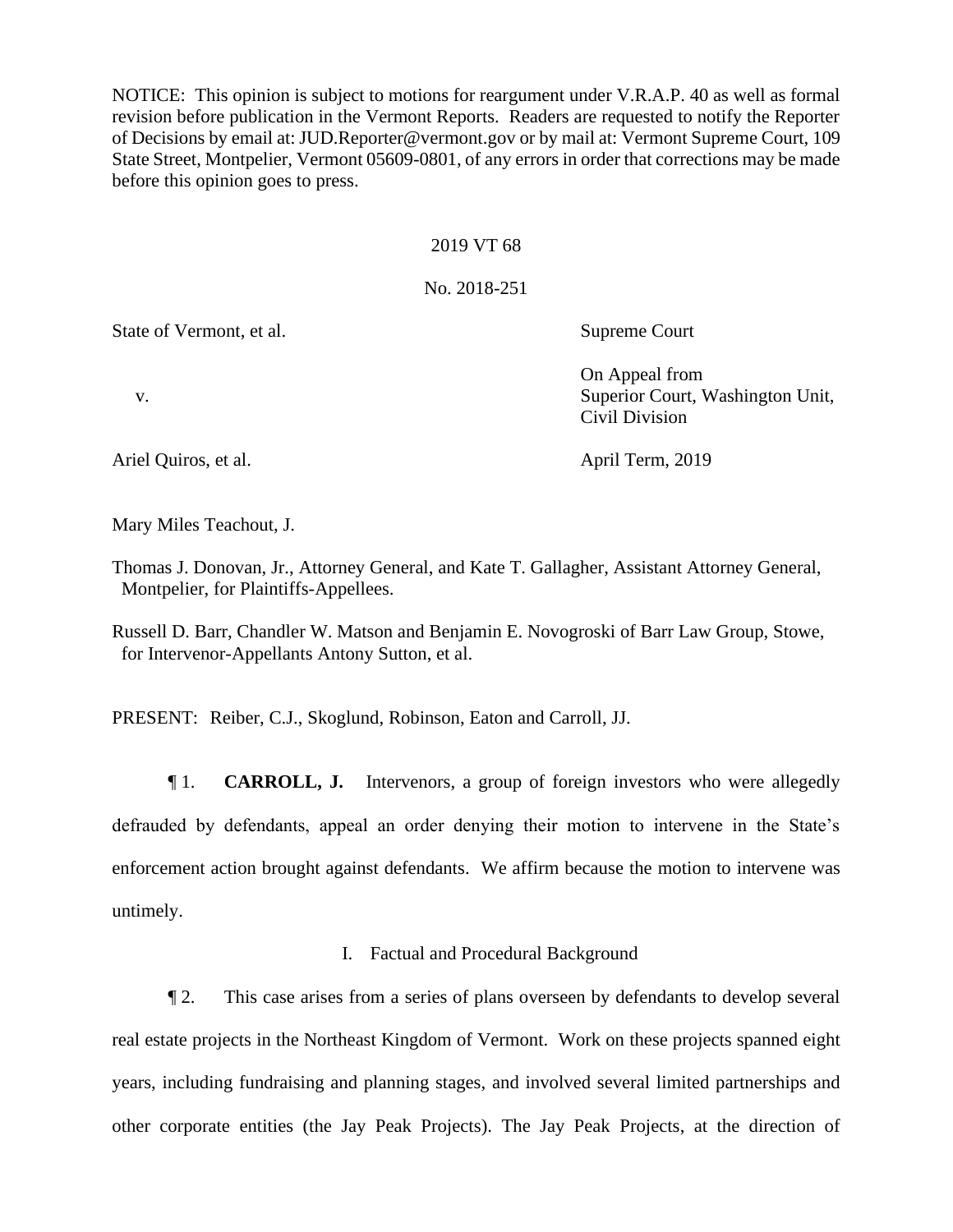defendants Ariel Quiros and William Stenger, raised investment funds largely through a federal program known as the EB-5 Immigrant Investor Program (EB-5 Program). See generally 8 U.S.C. § 1153(b)(5). Under the EB-5 Program, foreign investors receive a path to expedited United States residency in exchange for a \$500,000 investment in a qualifying project.After making the initial investment, investors receive conditional residency in the United States, which, under the program, converts into permanent residency if, among other conditions, the investment can be traced to the creation or preservation of ten jobs over a two-year period. Here, investments were made in limited partnership interests, as offered by the Jay Peak Projects to foreign investors in seven different projects, referred to as Phases I through VII.

¶ 3. On April 12, 2016, the Securities and Exchange Commission (SEC) brought an enforcement action in federal court against the Jay Peak Projects and the two principal directors— Quiros and Stenger—alleging federal securities law violations. The SEC alleged that instead of properly allocating the EB-5 investment funds raised by defendants to support the development of the projects as advertised, defendants Quiros and Stenger misappropriated and improperly commingled the investment funds in a series of accounts. The next day the federal court granted the SEC's ex parte request for the appointment of a receiver to "administer and manage the business affairs, funds, assets, causes in action and any other property of the [Jay Peak Projects entities]; marshal and safeguard all of their assets; and take whatever actions are necessary for the protection of the investors." In addition, the federal court issued a bar order enjoining all persons with notice of the order from prosecuting any actions or proceedings that involved the receiver or affected the property of the named defendants.

¶ 4. Among the approximately 800 individuals who invested with defendants under the EB-5 Program are five foreign nationals who each invested \$500,000 and paid an additional administrative fee of \$50,000. These investors seek to intervene here. Intervenors also purport to represent a similarly situated class encompassing others who made investments with defendants.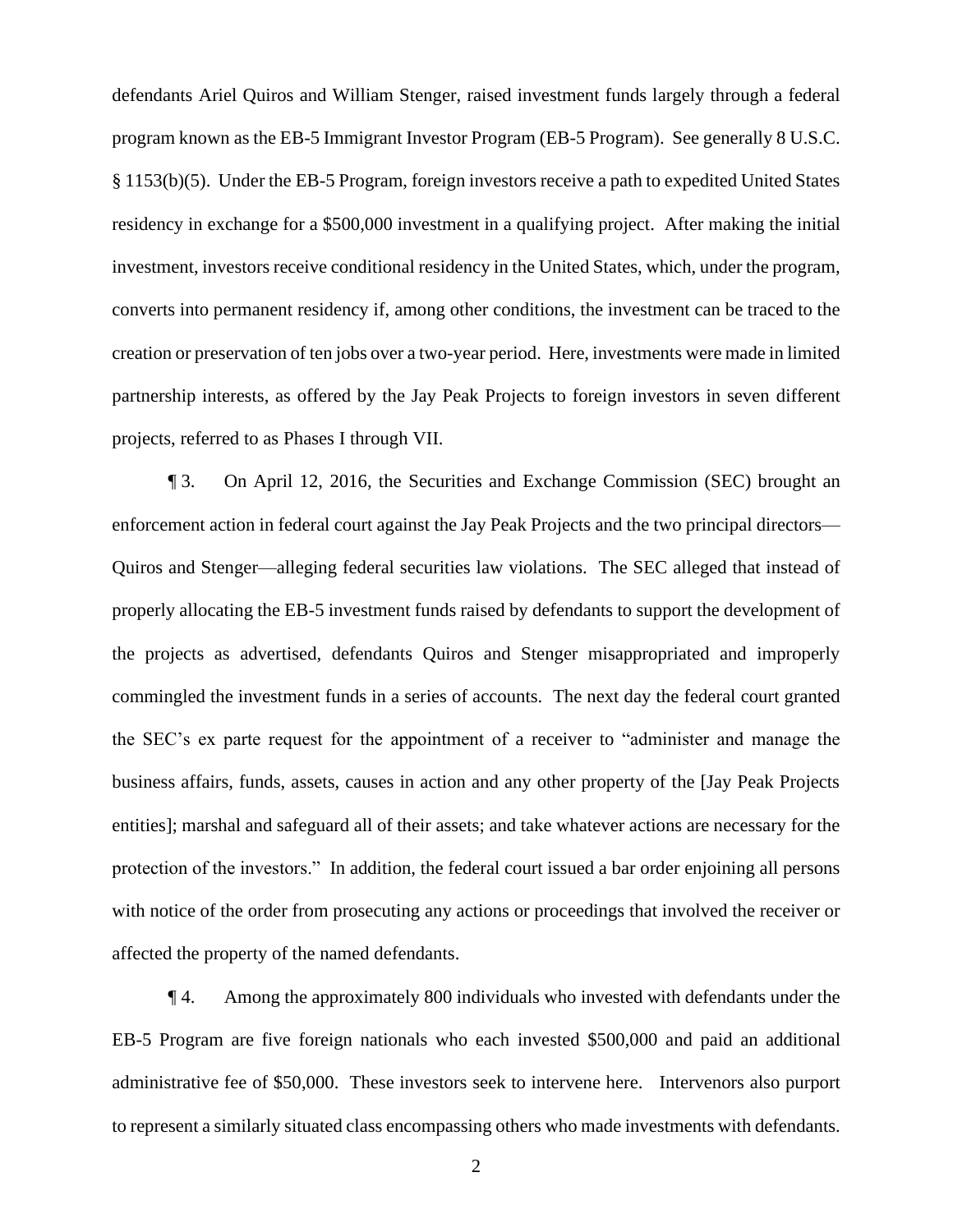¶ 5. In the SEC case, the receiver settled with Raymond James and Associates—an institution at which Quiros maintained several accounts that were funded with and used to transfer EB-5 investment funds—for \$150,000,000. The receiver used these funds from Raymond James to offer reimbursement to intervenors for the \$500,000 principal that they had invested with the Jay Peak Projects. However, the receiver concluded that the \$50,000 administrative fee was "not subject to reimbursement." According to one of the offering documents, this fee was intended to be "nonrefundable" to reimburse the general partner involved in that project for "expenses incurred" during the "development of the Project, business planning, and to produce and distribute this Offering."

¶ 6. Two intervenors—so-called Phase I investors—released any interest in recovering the \$50,000 administrative fee in return for the recovery of their investment principal, while two other intervenors expressly reserved their right to recover the fee. The last intervenor also did not release his interest in the administrative fee and refused to accept reimbursement from the receiver for the principal of his investment. The receiver has represented that he will pay this intervenor his \$500,000 principal investment if he "wish[es] to accept payment."

¶ 7. On April 14, 2016, two days after the SEC case was filed, the State of Vermont brought its own enforcement action in state court—the current case—seeking, among other things, "full restitution to all defrauded investors" and the return of illegally obtained investment funds from Quiros and Stenger in their individual capacities and from a series of business entities involved in the projects. The State alleged multiple violations under the Vermont Uniform Securities Act (Chapter 150 of Title 9) and the Consumer Protection Act (Chapter 63 of Title 9). The parties engaged in motion practice and discovery proceedings lasting nearly two years. This included the production of over one million pages of documents.

¶ 8. On appeal, intervenors highlight a series of events that took place starting in early 2018. On February 16, 2018, the State filed two motions seeking both temporary and permanent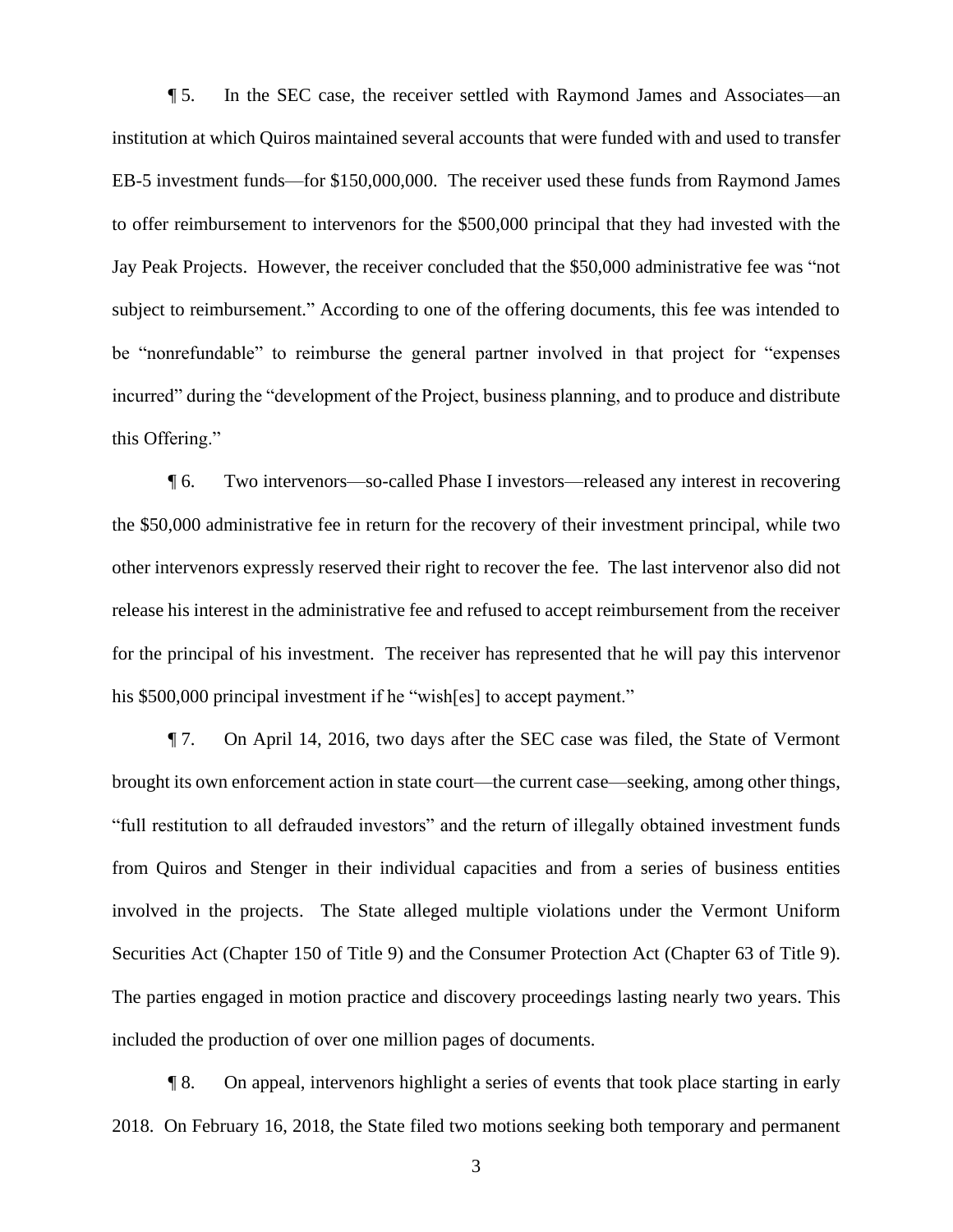orders freezing defendants' assets. The trial court set an emergency hearing on the motion for temporary asset freeze for February 23, 2018. On that date, the parties filed a stipulation, pursuant to which the temporary freeze went into immediate effect pending further briefing on the motion for a permanent order. In March and April 2018, the parties fully briefed the State's permanent asset-freeze motion, culminating in a hearing on April 4, 2018, at which the court granted the motion. On April 9, 2018, the court issued an order freezing a significant portion of Quiros's assets. This order took effect immediately following the expiration of the asset-freeze order imposed by the federal court in the SEC enforcement case.

¶ 9. Meanwhile, commencing in May 2017, intervenors, as named plaintiffs representing similarly situated investors purportedly defrauded by Quiros, Stenger, and the Jay Peaks Project entities, sued the State of Vermont and several current and former state officials and employees alleging breach of contract based upon a state-run EB-5 investment processing center's alleged failure to sufficiently oversee the project to prevent the purported fraud. On April 20, 2018, the superior court dismissed that case for failure to state a claim. Intervenors have appealed that decision to this Court. 1

¶ 10. On May 15, 2018, just over two years since the filing of the state enforcement action, intervenors moved under Vermont Rule of Civil Procedure 24(a) and (b) to intervene in this action.<sup>2</sup> Intervenors sought the "full recovery of any judgment obtained in this action" and the "[d]isgorgement and restitution of all earnings, profits, compensation and benefits." They also sought, from both the State and defendants, "[p]unitive damages . . . on account of the outrageous nature of Plaintiffs' and Defendants' willful and wanton disregard for [Intervenors'] rights."

<sup>&</sup>lt;sup>1</sup> We need not—and do not—rely on the outcome of that case to decide the present matter. We recount it to explain the context in which this appeal has arisen.

<sup>&</sup>lt;sup>2</sup> Intervenors sought both intervention as of right and permissive intervention.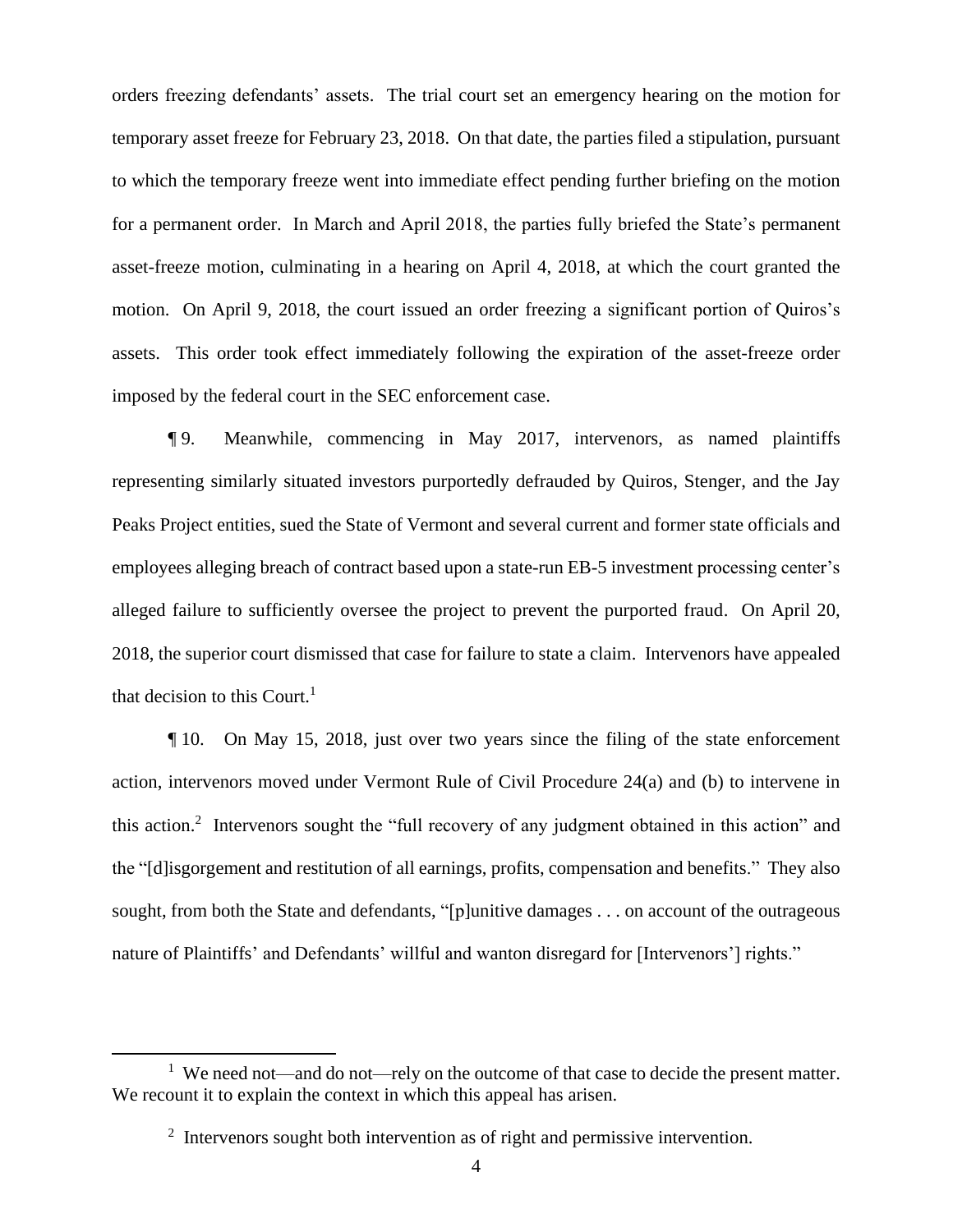¶ 11. The superior court denied the motion to intervene. First, the court concluded that intervenors did not demonstrate an interest in the case that would be impaired if they were not permitted to intervene. Second, the court was not convinced that intervenors' claims "line[d] up with" the claims of the existing parties to the case. Third, the court expressed concern that intervenors' claims would introduce collateral issues, which would delay the outcome of the case resulting in prejudice to the existing parties. Fourth, the court noted that intervenors "have a lawsuit of their own in process." Fifth, despite intervenors' assertion to the contrary, the court concluded that the federal receiver was properly protecting their interests. Finally, the court noted that intervenors could potentially violate the federal bar order if they were permitted to intervene. The court did not directly discuss the timeliness of the attempted intervention.

¶ 12. On July 12, 2018, a few days after the court denied the motion to intervene, the State, Quiros, and Stenger filed a stipulation agreeing to settle the statutory claims in this case. Under the terms, Quiros agreed to pay the State \$2,000,000 and Stenger agreed to pay \$100,000. The State released all claims against Quiros and Stenger, neither of whom admitted to or denied liability. Among other conditions, the stipulation required Quiros to transfer five Vermont properties to the State. The funds obtained as a result of this stipulation were to be reinvested in the Northeast Kingdom to spur economic development in the region, which suffered as a result of defendants' actions.

¶ 13. On appeal, intervenors argue that the superior court improperly denied their motion to intervene as of right under Rule 24(a). They assert that their motion to intervene only became "colorable" once the court's freeze order took effect, which created a "pool of money" that could be used to satisfy their putative claim for reimbursement of the administrative fee. Therefore, they argue, the motion was timely because they moved to intervene within six weeks of the asset-freeze order going into effect. Intervenors also argue that the other prongs of intervention by right are met. Alternatively, intervenors argue that the court abused its discretion by denying their motion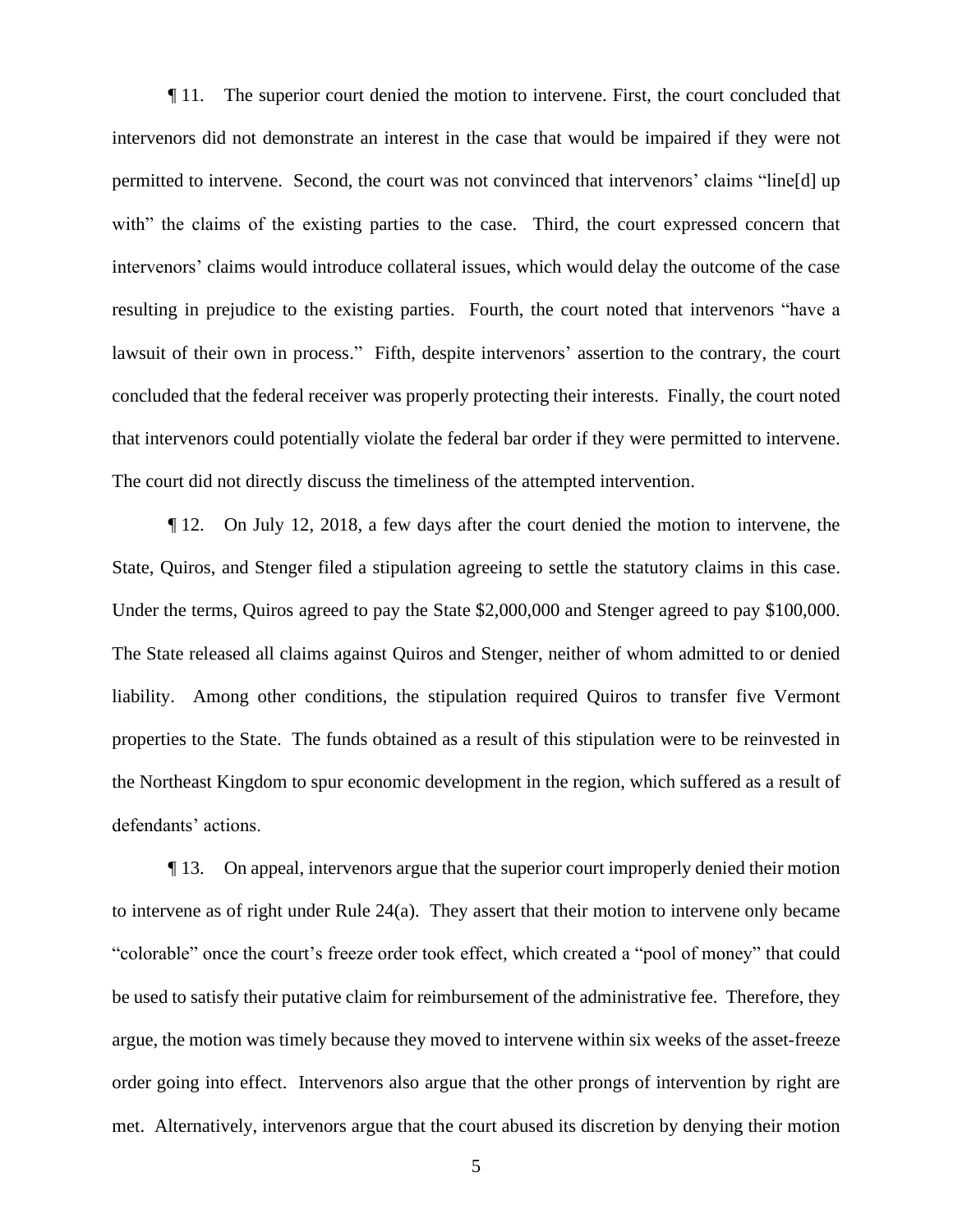for permissive intervention under Rule 24(b). We conclude that, under a de novo standard of review, the intervention was untimely, and because untimeliness is a threshold issue under both Rule 24(a) and (b), we affirm.

#### II. Standard of Review

¶ 14. We review the denial of a motion to intervene as of right de novo. In re GMPSolar-Richmond, LLC, 2017 VT 108, ¶ 19, 206 Vt. 220, 179 A.3d 1232 ("[W]e review [whether party established right to intervene] de novo, and this is consistent with our standard of review for questions of law."). However, we review discretionary decisions of trial courts "under an abuse of discretion standard of review." HSBC Bank USA N.A. v. McAllister, 2018 VT 9, ¶ 8, 206 Vt. 445, 182 A.3d 593. We therefore review the denial of a motion for permissive intervention for an abuse of discretion. Helm. v. Helm, 139 Vt. 225, 227, 424 A.2d 1081, 1082 (1981).

¶ 15. Because the timeliness of a motion to intervene is "a matter within the discretion of the court," normally we review the trial court's ruling on timeliness for an abuse of discretion. Ernst v. Rocky Road, Inc., 141 Vt. 637, 639, 450 A.2d 1159, 1160 (1982). However, when—as here—a trial court denies a motion to intervene but makes no mention of the motion's timeliness, we are left without a ruling to review for an abuse of discretion. In such a case, if there are sufficient facts to decide the issue of timeliness within the record—and assuming neither party is seeking a remand to establish a disputed issue of material fact—then, in accordance with four federal circuit courts of appeal, we review timeliness de novo. Johnson v. City of Memphis, 73 F. App'x 123, 131 (6th Cir. 2003) ("[W]hen a district court fails to make findings regarding timeliness, our review of the timeliness prong changes from abuse of discretion to de novo."); Utah Ass'n of Ctys. v. Clinton, 255 F.3d 1246, 1249 (10th Cir. 2001) ("When the court makes no findings regarding timeliness, however, we review this factor de novo."); League of United Latin Am. Citizens v. Wilson, 131 F.3d 1297, 1302 (9th Cir. 1997) ("[B]ecause the district court below denied [the] intervention motion . . . without specifying whether or not its denial was premised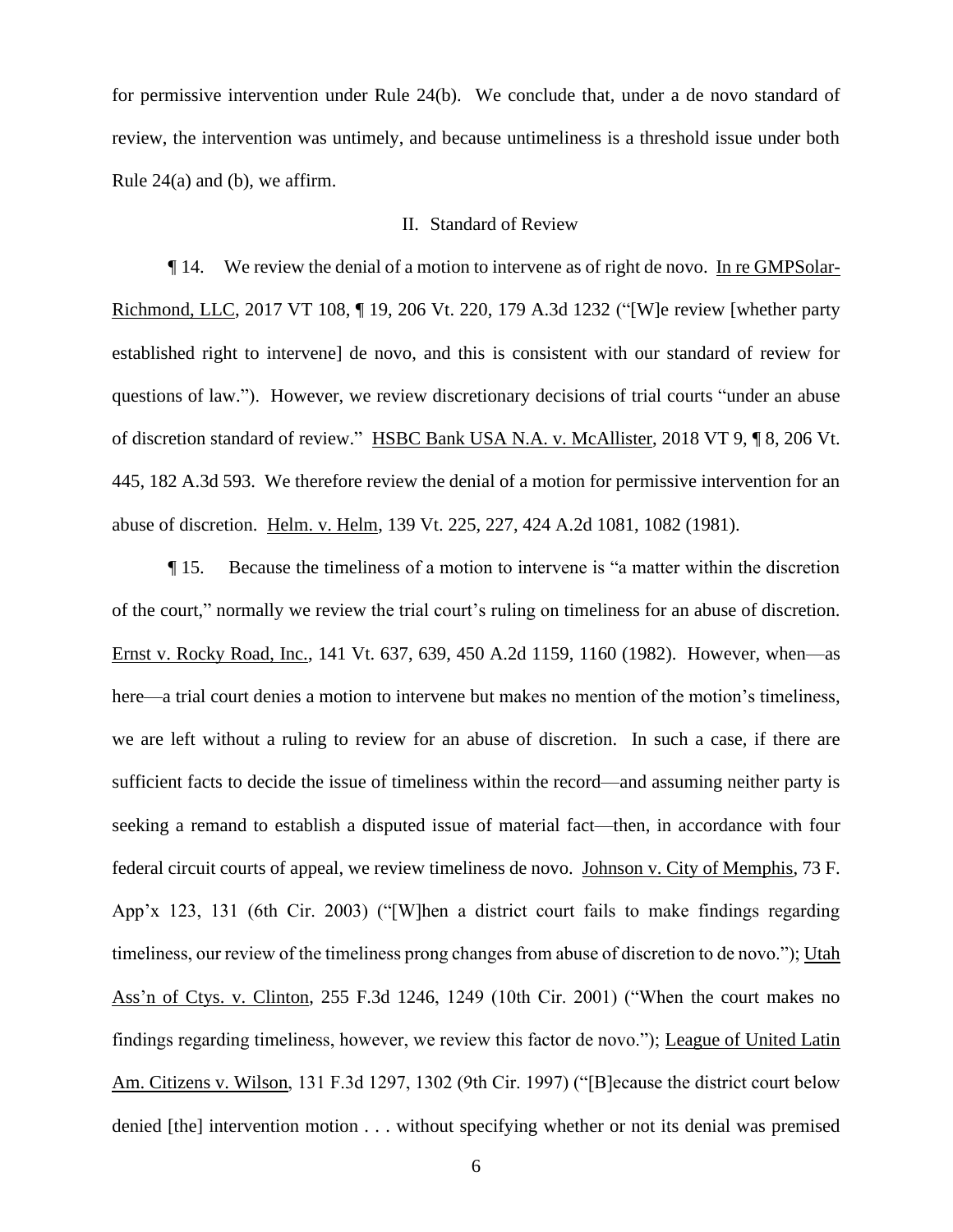upon a finding of untimeliness, we have no way of determining whether it abused its discretion with regard to that element; consequently, we must review the timeliness issue in this case de novo."); Sierra Club v. Espy, 18 F.3d 1202, 1205 n.2 (5th Cir. 1994) ("Although the timeliness of intervention is generally reviewed for abuse of discretion, where the district court makes no finding regarding timeliness, we review this factor de novo." (citation omitted)); cf. Mohr v. Vill. of Manchester, 161 Vt. 562, 562, 641 A.2d 89, 90 (1993) (mem.) (remanding appeal of order denying Rule 24 motion because of insufficient "record of how that decision was reached"); see also Sorge v. State, 171 Vt. 171, 174 n.\*, 762 A.2d 816, 818 n.\* (2000) ("This Court may affirm a trial court's decision if the correct result is reached, despite the fact that the court based its decision on a different . . . rationale.").

# III. Timeliness

 $\P$  16. When a motion to intervene<sup>3</sup> is filed, the timeliness requirement under Rule 24(a) and (b) is a threshold question. NAACP v. New York, 413 U.S. 345, 365 (1973) ("Whether intervention be claimed of right or as permissive, it is at once apparent, from the initial words of [Federal Rule 24] that the application must be 'timely.' If it is untimely, intervention must be denied. Thus, the court where the action is pending must first be satisfied as to timeliness."). An intervenor bears the burden of meeting all of the requirements for intervention, including timeliness. See Wash. Elec. Coop., Inc. v. Mass. Mun. Wholesale Elec. Co., 922 F.2d 92, 96 (2d Cir. 1990). The timeliness of a motion to intervene is assessed using a totality-of-circumstances

 $3$  A trial court must grant a motion to intervene as of right if it is (1) timely; (2) the intervenor has "an interest relating to the property or transaction" that is the subject of the underlying action; (3) the intervenor would be impaired or impeded in his or her ability to protect that interest depending on the outcome of the action; and (4) the intervenor's interest is not adequately represented by the existing parties. V.R.C.P. 24(a). Permissive intervention is available if the motion is (1) timely and (2) the prospective intervenor's "claim or defense and the main action have a question of law or fact in common." V.R.C.P. 24(b). Vermont Rule 24 is "substantially identical to Federal Rule [of Civil Procedure] 24" with "minor modifications" that are of no consequence to our analysis here. Reporter's Notes, V.R.C.P. 24.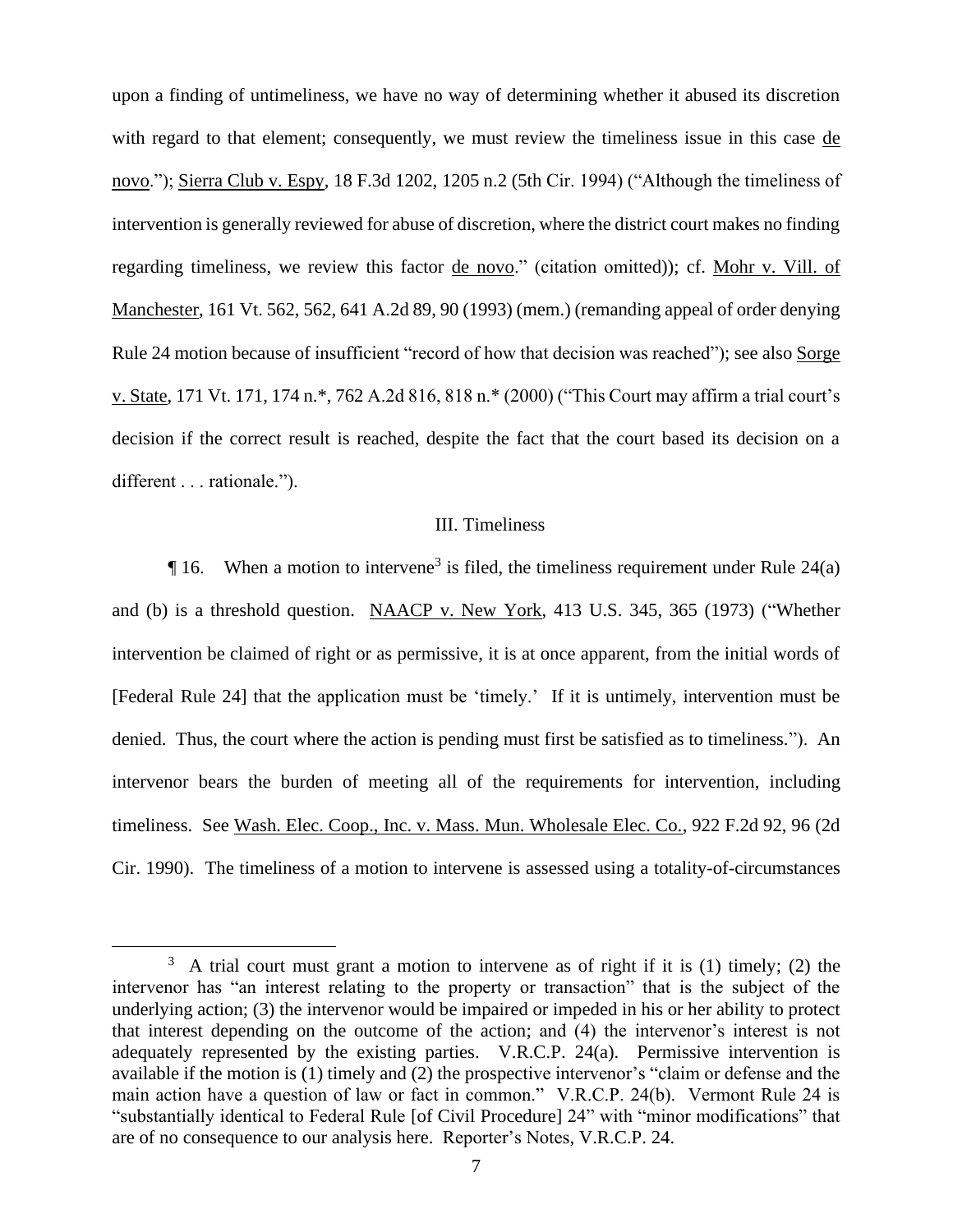analysis. Ernst, 141 Vt. at 640, 450 A.2d at 1160. We have identified four factors that may be considered in assessing timeliness: (1) possible harm to plaintiffs; (2) an intervenor's ability to have sought intervention sooner; (3) the progress of the case; and (4) the availability of other means to join case. Shahi v. Madden, 2010 VT 56, ¶ 10, 188 Vt. 142, 5 A.3d 869.

¶ 17. Here, intervenors did not move for intervention until May 2018, more than two years after the complaint was filed in April 2016. Based on the facts and circumstances of this case, we conclude that intervenors have failed to carry their burden to show that they sought intervention in a timely manner. We therefore affirm.

¶ 18. The State asserts that intervenors were aware of this enforcement action for "more than two years." Intervenors have not contradicted this assertion and circumstances suggest that, indeed, intervenors were aware of the existence of this case during that time period. The case was the subject of widespread media reporting. Media coverage has been viewed as a factor when assessing an intervenor's ability to have intervened sooner. NAACP, 413 U.S. at 366-67. A news article, dated April 2017, references the existence of this case. And the case is specifically mentioned in the settlement agreement between Raymond James and the Vermont Department of Financial Regulation, entered on June 29, 2016, that was filed by intervenors in support of their motion to intervene. Furthermore, in May 2017, one year before the motion to intervene was filed, intervenors initiated a civil suit against the State, raising effectively identical claims to those asserted here against the State in the intervention motion. That intervenors were represented by competent counsel, pursued claims against the State in a parallel case for almost one year before moving to intervene, and made substantially identical claims in that proceeding as they do here, suggests that intervenors were aware of this proceeding, which was initiated by their opponent and involved common issues—the alleged EB-5 fraud with the Jay Peaks Projects.Intervenors also knew about the SEC case because they were offered reimbursement by the receiver for their respective \$500,000 investments in the Jay Peaks Projects. Knowledge of the federal enforcement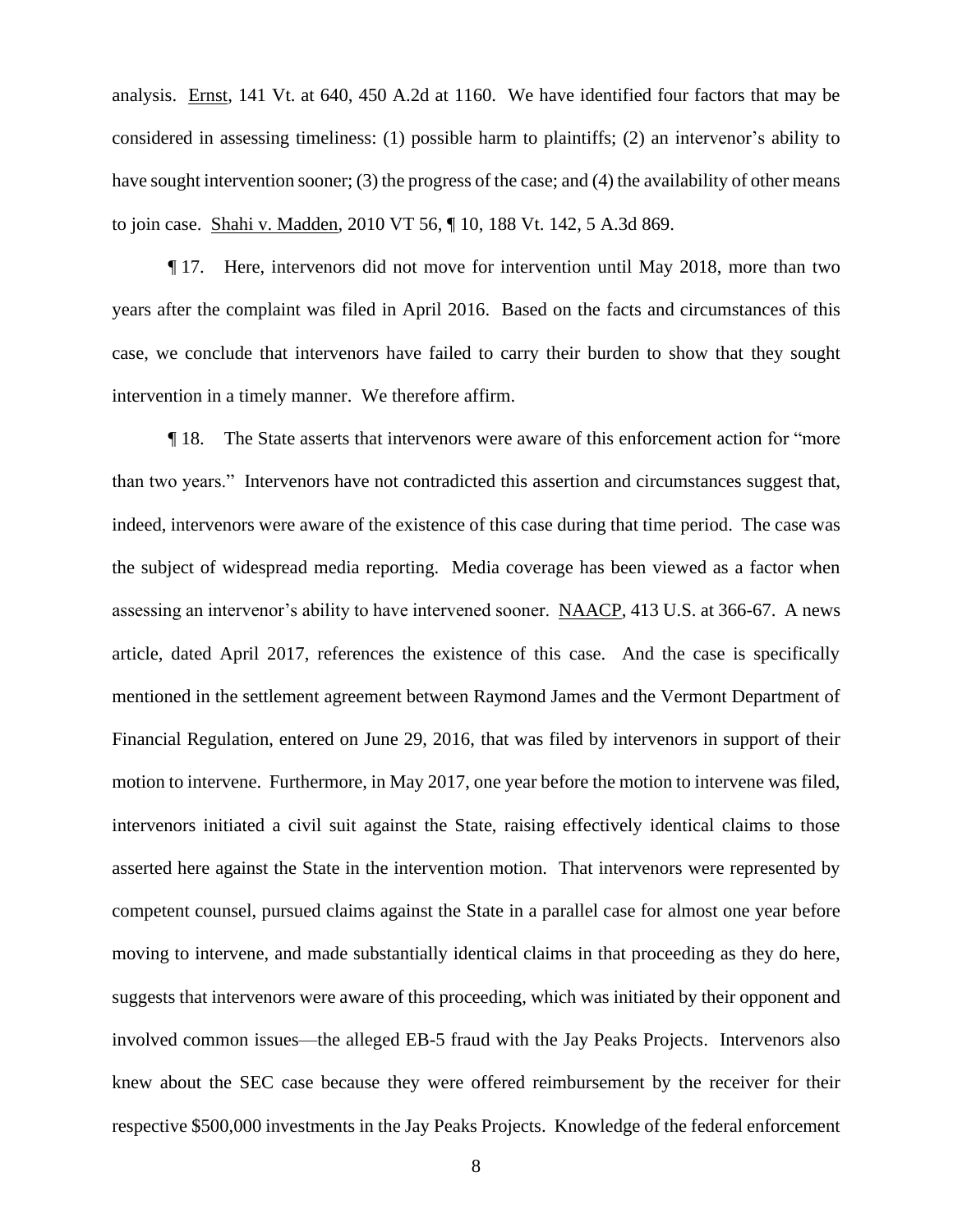case is an indication, particularly to persons represented by competent counsel, of an awareness that this case exists, because both cases involve substantially identical issues—the enforcement of securities-fraud statutes—and they were initiated two days apart. Therefore, we conclude that intervenors knew or should have known about this case and their stated interest in its outcome when it was filed in April 2016, or within a reasonable time thereafter, but they did not move to intervene until May 2018.

¶ 19. Intervenors suggest that they could not move for intervention sooner because, while this case was pending, the State changed its strategy, and ceased to adequately represent their interests. To whatever extent this shift in strategy may have occurred—we take no opinion on the matter—it would have been known to intervenors, at a minimum, when they filed a separate action against the State. That case was filed in May 2017, nearly one year before the motion to intervene was filed in May 2018. Even if this shift in strategy put intervenors' interests at issue in this case, and even if no such interest existed at the time the complaint was filed, the motion would still be untimely.

¶ 20. Intervenors assert that their interest in the proceedings here was "not colorable" until the asset-freeze order went into effect.<sup>4</sup> This argument misconstrues the standard for timely intervention. We assess timeliness based upon an intervenor's ability (or lack thereof) to have intervened sooner in a case. Shahi, 2010 VT 56, ¶ 10 (noting that timeliness is assessed based on intervenor's ability to have intervened sooner in the proceedings). We do not analyze timeliness based on the ability of an intervenor to ultimately collect on a judgment against a party.

<sup>&</sup>lt;sup>4</sup> Intervenors cite a Second Circuit opinion to support their theory that the State freeze order created a "colorable" interest supporting intervention where such an interest did not exist before. Wash. Elec. Co–op., Inc., 922 F.2d at 97 ("[A]n interest that is remote from the subject matter of the proceeding, or that is contingent upon the occurrence of a sequence of events before it becomes colorable, will not satisfy the rule."). They further assert that this case stands for the proposition that they could not intervene here until the freeze order created a "pool of money" from which they could receive the nonrefundable administrative fees.